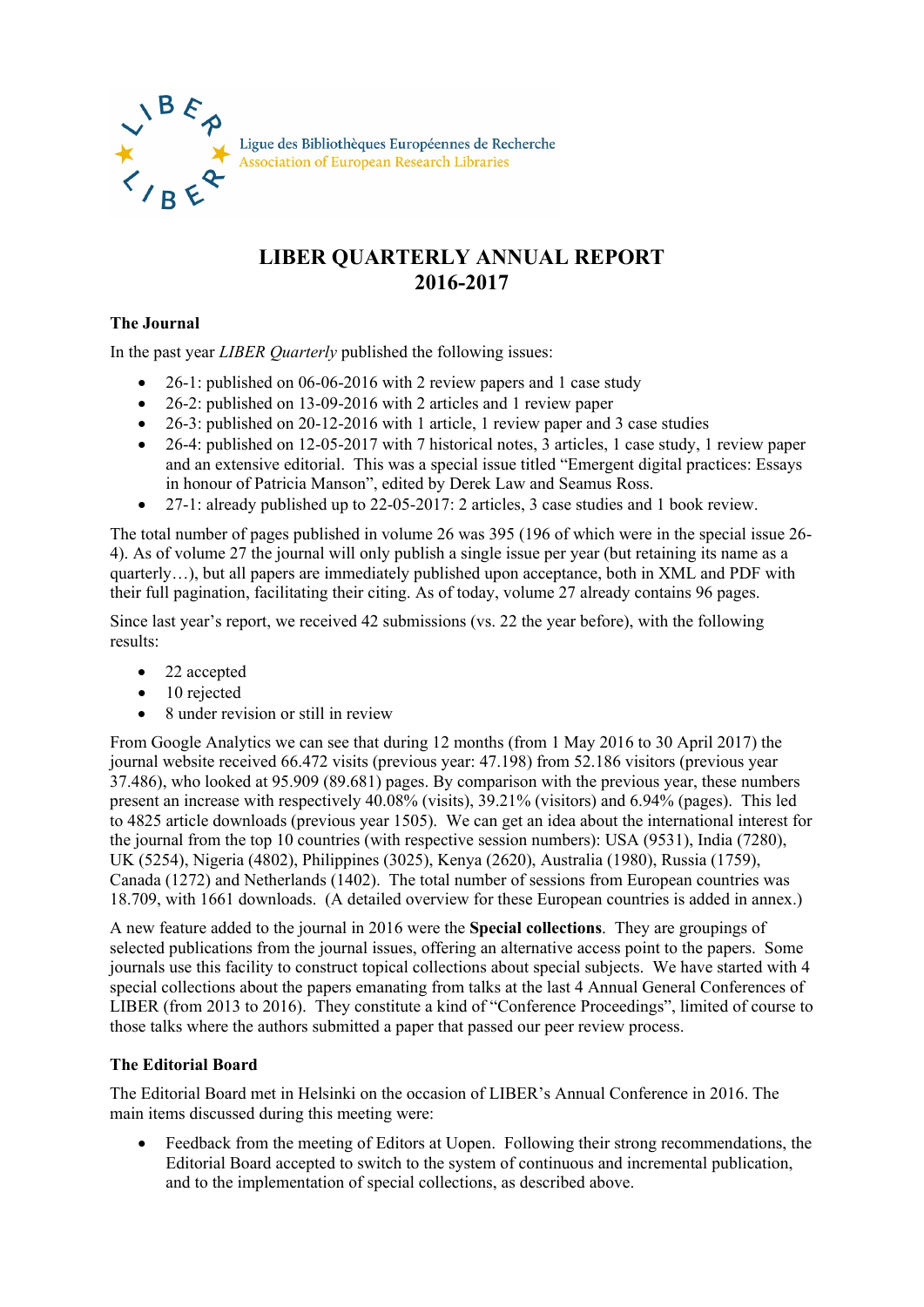- The Board also decided to stimulate our authors to register with Orcid, and to mention their Orcid number in the submission form to the journal. This provides a link in their paper to their Orcid page, where they can publish personal information.
- Membership of the Editorial Board: We received resignations from Raymond Bérard and Hans Geleijnse. Marc Martinez (Lyon, France) was accepted as a new member.

## **Further Activities**

- The managing editor of LQ has again contacted at this early stage the authors of accepted talks at the Annual Conference (in Patras), discussing with them the possibility of publishing a paper in the journal. Already a large number of those speakers have reacted in a positive way.
- The Editorial Board will meet during the Patras conference.

Raf Dekeyser Mel Collier LIBER Quarterly

Managing Editor Chair of the Editorial Board

May 22, 2017